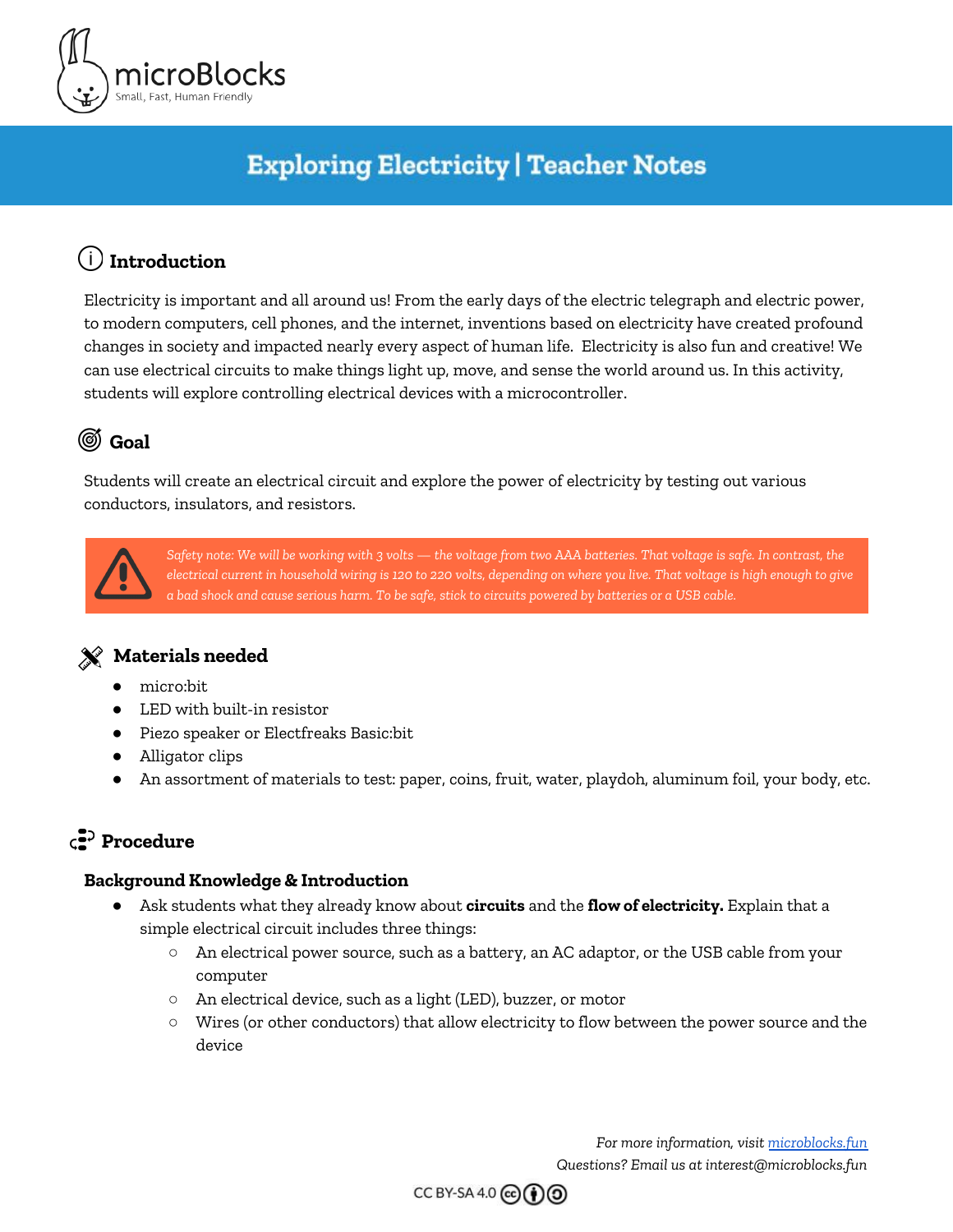

### Activity 1 | Create a Simple Circuit

In this activity, students will make a simple circuit using the micro:bit as the power source, an LED as the output device, and alligator clips as the wires to connect them together into a circuit.

The key idea of circuits is that electricity flows from the positive terminal of the power source (often marked "+" or "3v" or "V") through the device then back to the negative or "ground" terminal of the power source. This path creates a loop or "complete circuit" through which electricity can flow. If there is a break anywhere in this path, the electricity cannot flow and the device does not turn on. That is called an *open circuit*.



A *short circuit* is a direct path from the positive to the negative terminal of the power source that does not go through any device. A short circuit allows too much electricity to flow at once, like releasing all the water behind a dam. In your home, a short circuit in an appliance will trip a circuit breaker or blow a fuse. With the micro:bit, a momentary short circuit will just cause it to reset but a short circuit that persists for many seconds will make the micro:bit get hot and could damage it. To avoid that, always be sure there is an LED or other device in your circuit.

Connect one alligator clip between the "3v" pad of the micro:bit and one leg of the LED. Connect the other alligator clip between the other leg of the LED and the "GND" pad. The LED should light up. If it does not, reverse the wires connected to the LED. An LED only conducts electricity in one direction, like a one-way street. Note a shortcut: the longer leg of the LED should be connected to the "3v" pad.

When there is a complete circuit, the LED lights up. The electricity starts at the "3v" pad. It flows through one alligator clip to the LED, then out the other leg of the LED and through the other alligator clip to the "GND" pad. Disconnecting an alligator clip will open the circuit, preventing the electricity from flowing and will make the LED turn off. That is exactly how a switch works.



#### *Fun Fact!*

The word *electricity* comes from *elektron*, the Greek word for amber. Amber is a kind of rock that is actually fossilized tree resin. Around 600 BC, the Greek philosopher Thales of Miletus noted that a piece of amber rubbed with cat's fur would attract light objects such as feathers. No one knows what the cat thought about his experiments.

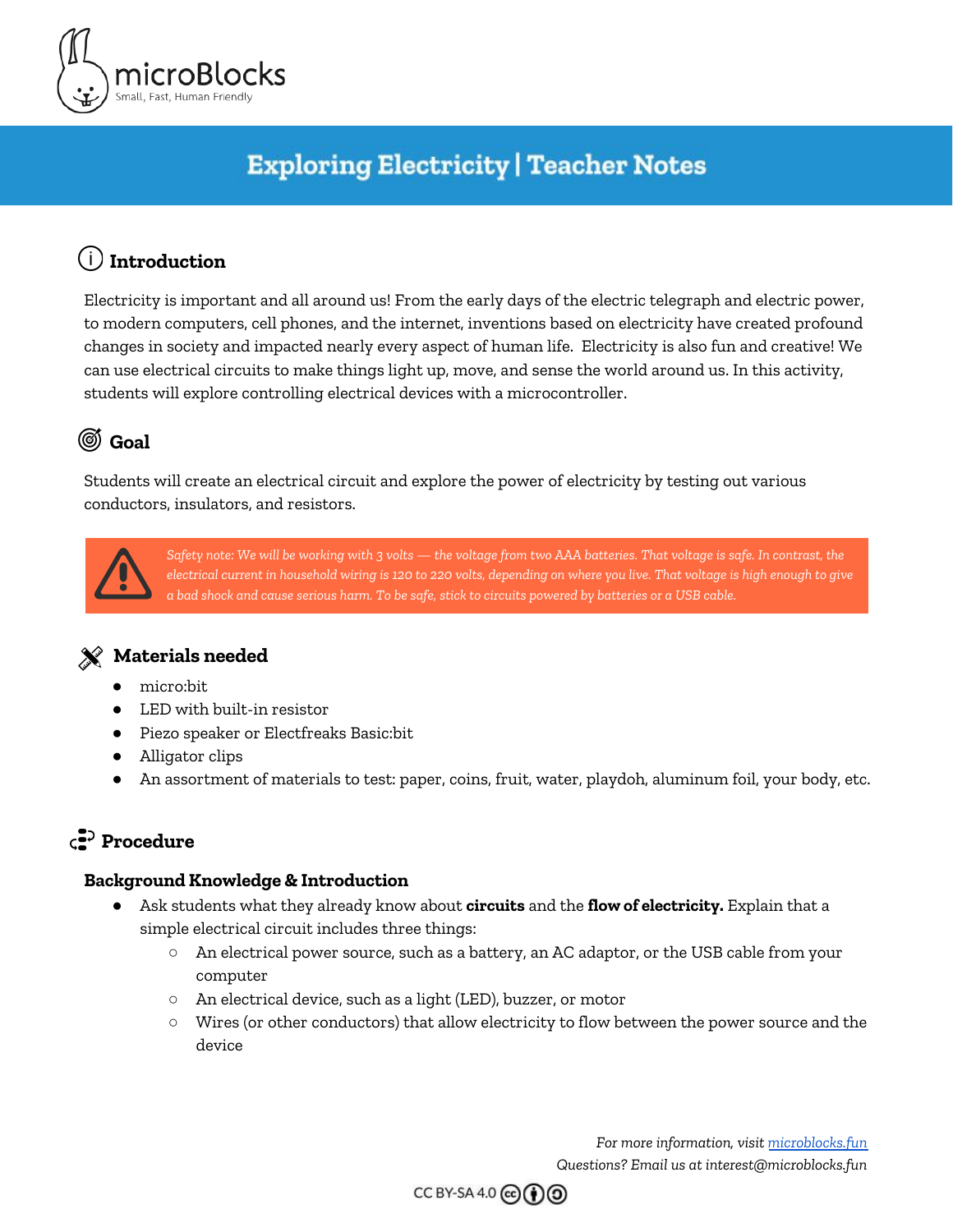

**Activity 2 | Explore Conductors, Insulators, and Resistors** 

To begin the second part of this activity, introduce the vocabulary of **conductors, insulators,** and **resistors**.

- Conductors: materials that allow electricity to flow through them easily
- Insulators: materials that do not allow electricity to flow at all
- Resistors: materials that allow limited electricity to flow

First, we will write a script that will allow us to explore the difference between conductors, insulators, and resistors. The amount of electrical current will control the pitch of a tone played through an external sound device connected to the micro:bit - the higher the pitch, the better the conductor! If using a piezo speaker, use alligator clips to connect the speaker to the pads marked "0" and "GND" on the micro:bit. If using the basic:bit, make sure the speaker is turned on.



Have students create the following script (or provide it in a starter project):



*Teaching Note:* What does this script do? The magic here is the *read analog pin* block. This gives a number between 0 and 1023 based on the voltage that it senses. When you touch the two alligator clips to something that conducts electricity, at least a little, then a tiny bit of current flows from the 3v pin to pin 1, raising the voltage and causing the *read analog pin* to return a bigger number. If the alligator clips are connected to an insulator or not connected to anything at all, no current can flow, so the pin settles to a lower voltage. It doesn't go all the way down to 0 because the micro:bit circuit has a built-in resistor that lets a very tiny bit of current flow from 3v to pin 1. The pin's resting level is around 350. The script subtracts that number so the "pitch" variable will be about 0 when the alligator clips are not connected to anything. The rest of the script turns the "pitch" number into a sound you can hear through the speaker. The higher the pitch, the shorter the wait times, resulting in a higher frequency sound.